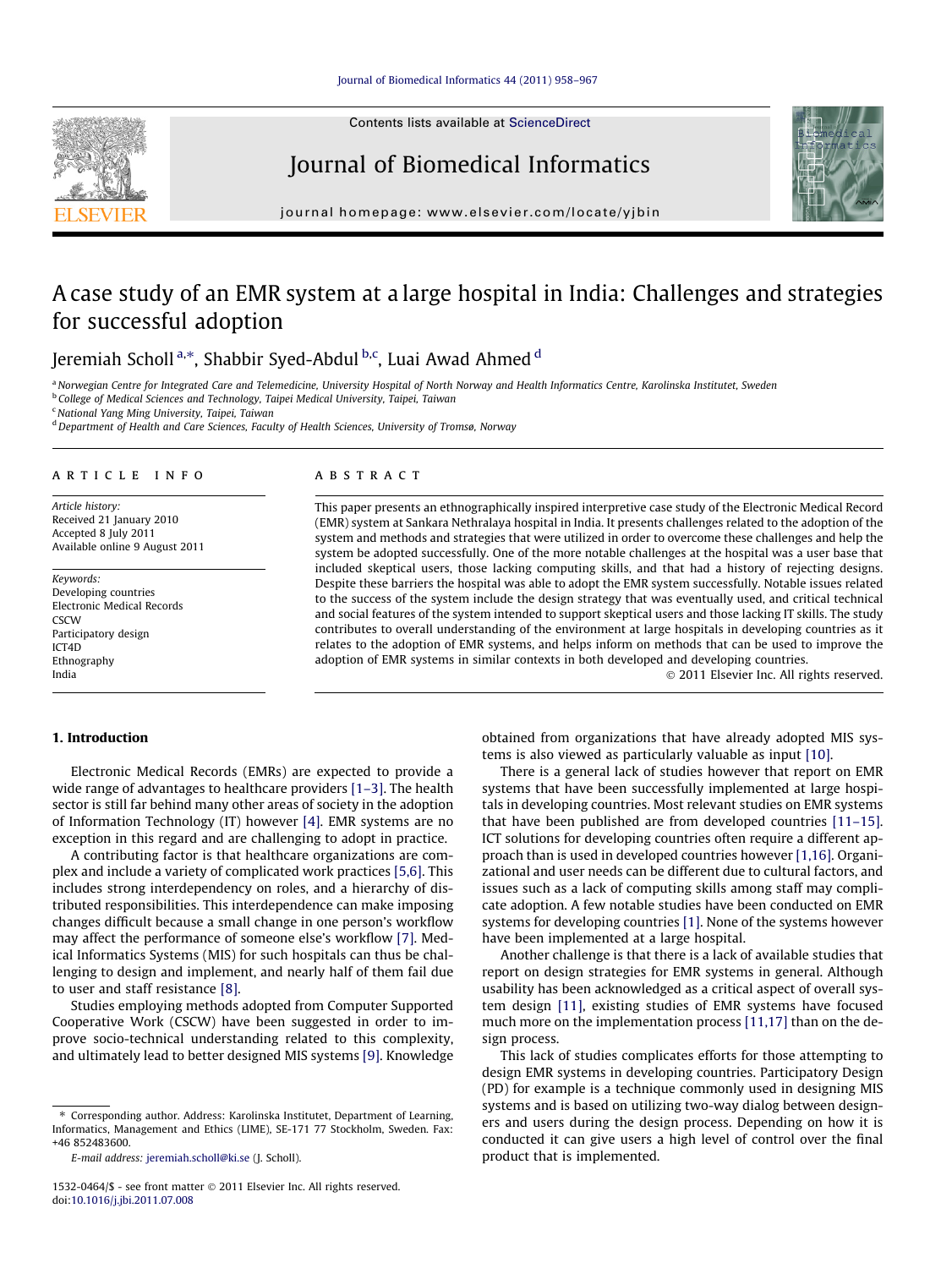Few studies that report details on the usage of PD during the development of EMR systems have been reported however. A study of an EMR system at an acute stroke unit in a Danish hospital being a notable exception [\[18\]](#page-9-0). It is unclear however how this study reflects on what can be expected when attempting to utilize PD in developing countries. This is because PD is considered to be a framework instead of a specific protocol. Adaptations must be made to each unique situation, and studies reported experiences from one workplace culture, such as a Scandinavian workplace including labor unions, can be difficult to transfer into another workplace culture [\[19\]](#page-9-0).

These issues illustrate the many unclear challenges related to the adoption of EMR systems at large hospitals in developing countries. Complexities that may be encountered related to the organizational environment and user needs are unknown, and methods and strategies that have been used to overcome these challenges and meet these needs have not been reported.

This paper addresses this issue. An interpretive case study from a large eye hospital in India that has adopted an EMR system is presented. Some of the key challenges the hospital faced in trying to adopt the system include a fairly complicated organizational climate that included a wide range of expectations from the system from various stakeholders, and difficulty in identifying the correct design strategy. This resulted in users rejecting the first few versions of the system. In order to overcome these challenges an extensive (and novel) version of PD was utilized. This process, together with the inclusion of several notable technical and social system features targeting skeptical users and users lacking computing skills, eventually helped the hospital overcome these challenges and adopt the system successfully.

Together the issues presented contribute to overall understanding of challenges that may be encountered when adopting EMR systems at large hospitals in developing countries, and methods and strategies that can be used to overcome these challenges in similar contexts, (i.e. large hospitals including skeptical users and/or those lacking IT skills) in both developed and developing countries.

## 2. Background

The successful adoption of MIS systems at complex organizations requires an alignment between the system functionality and the needs and working patterns of the target organization [\[20\].](#page-9-0) This often requires a socio-technical approach [\[21,22,9\]](#page-9-0) and system design that is adapted specifically to the organization [\[23\].](#page-9-0) This customization not only includes technical aspects of the system but also social features in the form of organizational changes [\[22\].](#page-9-0) These features need to support each other, and need to be developed iteratively.

There are a number of factors that make such custom built EMR systems difficult to adopt. An issue well established in CSCW theory is that varying expectations from various users can lead to systems that create a disparity between those who benefit from the system, and those who do additional work to support it [\[23\]](#page-9-0). This can lead to system failure.

This issue also is reflected in studies of EMR systems. Managers tend to view EMR systems as facilitators of organizational change for example, whereas clinicians view them more as facilitators of the documentation process [\[12\]](#page-9-0). These different views can cause problems in trying to realize the original goals for adopting the system [\[12\].](#page-9-0)

Suggestions have been made in order to deal with this issue by making sure that the impacts of the system are considered in the context of different stakeholder groups [\[2\].](#page-9-0) While this may seem intuitive it is an issue that is sometimes overlooked. The additional work incurred by those that input data in the clinical context in order to support non-clinical benefits for example, may not always be considered when adopting them [\[24,25\]](#page-9-0).

Studies from developing countries have also noted a wide variety of both clinical and non clinical reasons for adopting different EMR systems. These reasons are not identical for each system that has been implemented and include issues such as research, clinical use, and easier reporting of aggregate statistics [\[1\]](#page-9-0). A picture of the overall expectations and interests that can affect the adoption of EMR systems at large hospitals in a developing country, and ways to help meet these expectations, could thus be of value, as it is unclear as to how complex of an environment can be expected and how to approach the adoption of system for this unknown complexity.

There are also a variety of other issues related to the adoption of EMR systems that may present challenges in developing countries. Some concrete attempts have been made to generalize issues that may cause a specific implementation to fail or succeed based on the available case studies [\[15\].](#page-9-0) This noted ''Previous computer or EMR experience'' by staff was noted as a critical issue for successful EMR implementation [\[15\].](#page-9-0) Health staff in developing countries however will often have less experience using computers than those in the developed world. Methods that can be used to overcome this problem could thus be of value to help the adoption of EMR systems in developing countries.

As noted in the introduction, another issue is that design strategies have not been well reported for EMR systems in general. A related issue, is that PD as it is often practiced within healthcare has been noted as too reliant on external designers [36]. This can make it difficult to meet evolving needs of organizations since external designers generally do not provide enough design resources over time.

This issue seems particularly relevant for the successful adoption of systems in developing countries since the creation of systems that are operationally sustainable, and thus do not rely on outsiders for support beyond the start up phase, is noted as a highly relevant problem [\[26\].](#page-9-0) With respect to EMR systems a key challenge with this perspective is thus how to approach the task of helping the hospital become experienced enough to succeed at such 'self-centered design' processes after any external design team has left.

#### 3. Method

An ethnographically inspired interpretive case study was conducted at Sankara Nethralaya (SN) eye hospital in the Indian metropolitan city, Chennai, in the state of Tamil Nadu. The study was conducted in order to investigate a hospital in a developing country where an EMR system had been adopted. It was conducted by an Indian medical doctor with the intent of informing the Indian medical community on issues that may aid in the adoption of EMR systems in similar settings. Some of the specific topics of interest before the study was conducted were the expectations for the system from various actors in the hospital, challenges the hospital faced during its adoption, and strategies that the hospital used to overcome these challenges.

SN was selected for the study because it is a large hospital with a strong reputation, and because they were in the process of implementing the EMR system when contacted about the study, and thus was still using paper and electronic records. This provided the opportunity to allow knowledge about the EMR system, and also about the ongoing implementation process, and issues related to the transition between the two systems, to be obtained.

Data was collected during a 53 day period from 12th Nov 2007 to 4th Jan 2008. The data was collected using observations,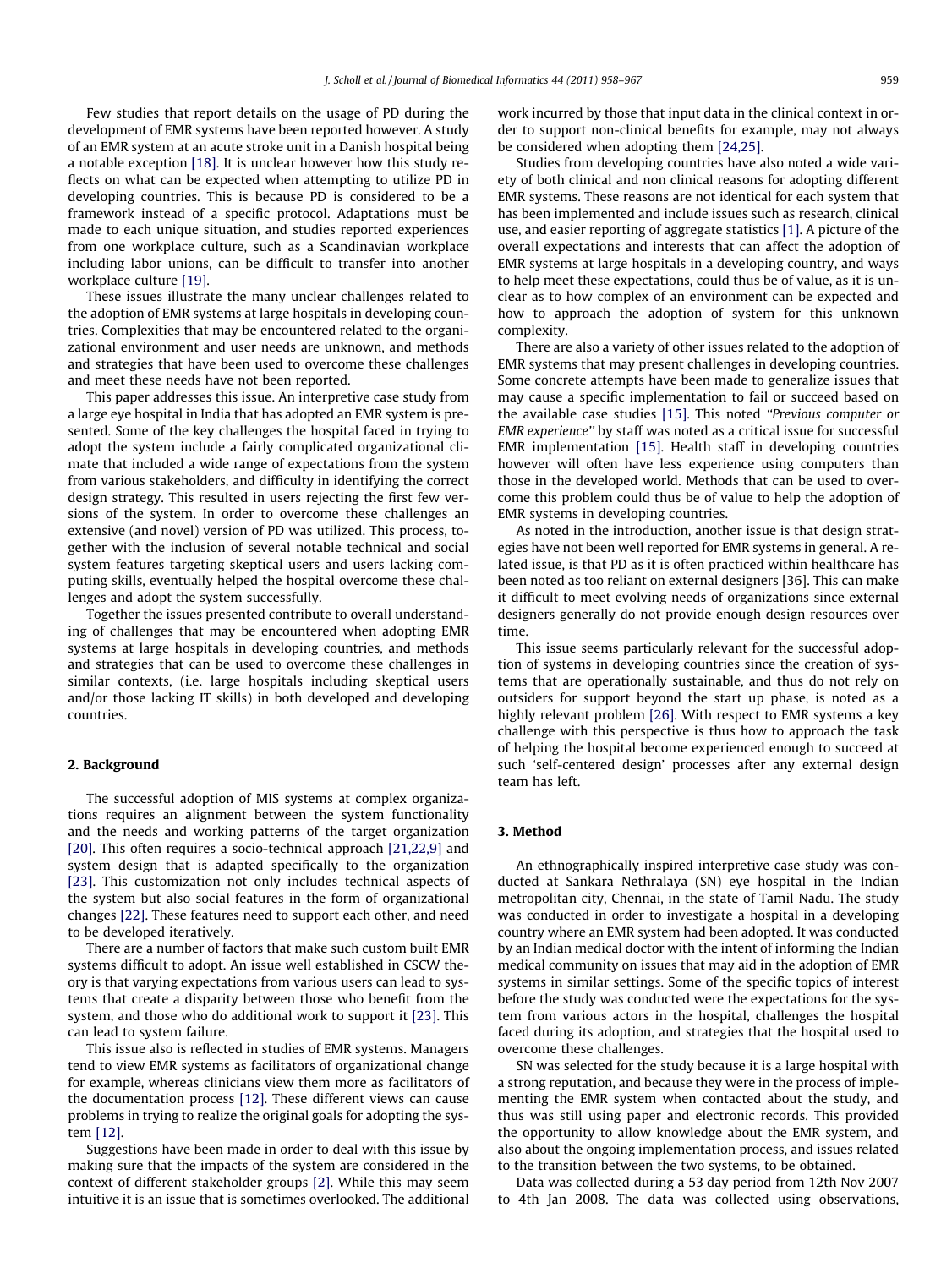semi-structured interviews, informal conversations and documents. These documents included the hospital's web site and paper and electronic versions of the health records used at the hospital. Some additional follow up information was also obtained by email correspondence with contacts at the hospital after the formal data collection period was finished.

#### 3.1. Observations

Observations yield best results when conducted by an outsider with considerable inside experience [\[27\].](#page-9-0) For this study the observer (the second author) was a medical doctor with 5 years previous experience working in a hospital (not the hospital where observations took place) as a physician. The observations were conducted in 3 phases for a total of 80 h. Short observational periods of this type can be extremely useful in a design context when conducted appropriately [\[27\].](#page-9-0)

General observations of the operation and work situation at the hospital were conducted in addition to observations focusing on specific work roles and locations that were deemed to be interesting during previous observations.

The first phase of observations was conducted to help the observer get an overall idea of the organization and structure of the hospital. During the first week in the hospital the observer became acquainted with the different departments and also gained general information about how patient records are created, and who enters information into the EMR and paper records. Observations were also made at the reception desk in order to gain general information about the reception area. The observer took general notes about the hospital and also took photographs to use for later reference.

This was followed by 2 additional phases of observations that followed the steps that a patient goes through at the hospital. This included cabins where patients meet with optometrist and where they receive consultation from an ophthalmologist (referred to as consultant for the rest of the paper).

During the first phase of observations it was revealed that 60 to 70% of patients' information entered into medical records is done so by optometrists. The bulk of observations focusing on specific a work role thus targeted the optometrists' routine work.

During the second phase approximately 30 h of observations were conducted with twelve different optometrists. Permission was granted by the head of department to conduct observations inside the optometrists' cabin. This required the observer to create social contact with the optometrists. This social contact was obtained by having the Head Optometrist introduce the observer to the optometrists.

Attempts were made to have minimal influence on the work practice of the optometrists during observation. The optometrists were told that the observer had arrived from Norway in order to observe how eye hospitals in India function. The optometrists were not told about the specific purpose of the observations in order to avoid influencing the way they used the EMR system. They were also not told that the observer was a medical doctor, as there were concerns that this may have influenced their work due to the strict hierarchy in the hospital between doctors and optometrists.

The optometrists were engaged in discussions about general issues such as workload, and later also asked questions related to the EMR system, such as why they have a computer in their cabin. Notes were collected regarding interesting observations and comments by the optometrists, and other issues that made an impression [\[28\].](#page-9-0)

The third phase focused on observations with consultants. 10 h of observations were conducted with five different consultants. The medical background of the observer helped him to mingle with them easily. In the beginning there were some reservations since the consultants were unsure exactly what the observer was seeking information about. Once they understood however that the observations were related to use of the EMR system, and not their competence of treating patients, they were open and interested to discuss issues related to the EMR system. Many of the consultants became so interested in the study that they often tracked the observer down to share information when the observer was in another cabin.

# 3.2. Semi-structured interviews

Thirty semi-structured interviews were conducted in English with 21 different actors, including hospital managers, IT staff, health staff and an employee of the vendor (a former-employee of the hospital) of the EMR system who is the project leader for developing the EMR software. Interviews lasted from 20 to 60 min, for an average of 40 min per interview. Approximately 21 h of interviews were conducted in total. The details of the interviews are contained in (Table 1).

Thirty interviews were conducted with 21 different actors. Some participants were interviewed two or three times in order to clarify information deemed to be interesting during their initial interview. All interviews were recorded except one interview with a consultant that requested his/her interview not to be recorded.

The interviews were conducted face-to-face by the same person that conducted the observations. The interviews began with the interviewer introducing himself and elucidating the purpose of study. Confidentiality and privacy of the participant was ensured. After consent was given an appointment for conducting the interview was made for a time convenient to the participant. Apart from semi-structured interviews informal talks/conversations especially at lunchtime or tea break also occurred. Such informal talks proved quite informative because participants seemed relaxed and more open.

All the interviews were transcribed by a professional transcriptionist and were verified by cross checking. Eighty-three pages of transcribed material were produced from recorded interviews. Transcribed material was read thoroughly back and forth.

Initial analysis of the interview data was conducted by the person that had conducted the observations and interviews. The goal of this analysis was highly related to the original goals of the study. Attention was given to identifying issues that had promoted or hindered the adoption of the system, and the strategies utilized by the hospital to help it be adopted successfully. Factors favoring or hindering the adoption of the EMR system were highlighted and common topics or concerns expressed by the participants were given priority.

The results of this analysis were then discussed with an HCI/ CSCW researcher (the first author) and this person reviewed the results of the analysis independently. The two researchers engaged in continuing discussions and developed common themes that were used to conduct further analysis. These themes were selected

#### Table 1

The interviews conducted during the study.

| Actors                    | No. | No. of interviews |
|---------------------------|-----|-------------------|
| Managers                  | 5   | 11                |
| Chairman                  |     |                   |
| Medical Superintendent    |     | 2                 |
| Medical Record Department |     | 3                 |
| Hospital IT Director      |     |                   |
| Head Optometrist          |     |                   |
| Consultants               | 5   |                   |
| Optometrist               | 10  | 10                |
| Vendor                    |     | 2                 |
| Total                     | 21  | 30                |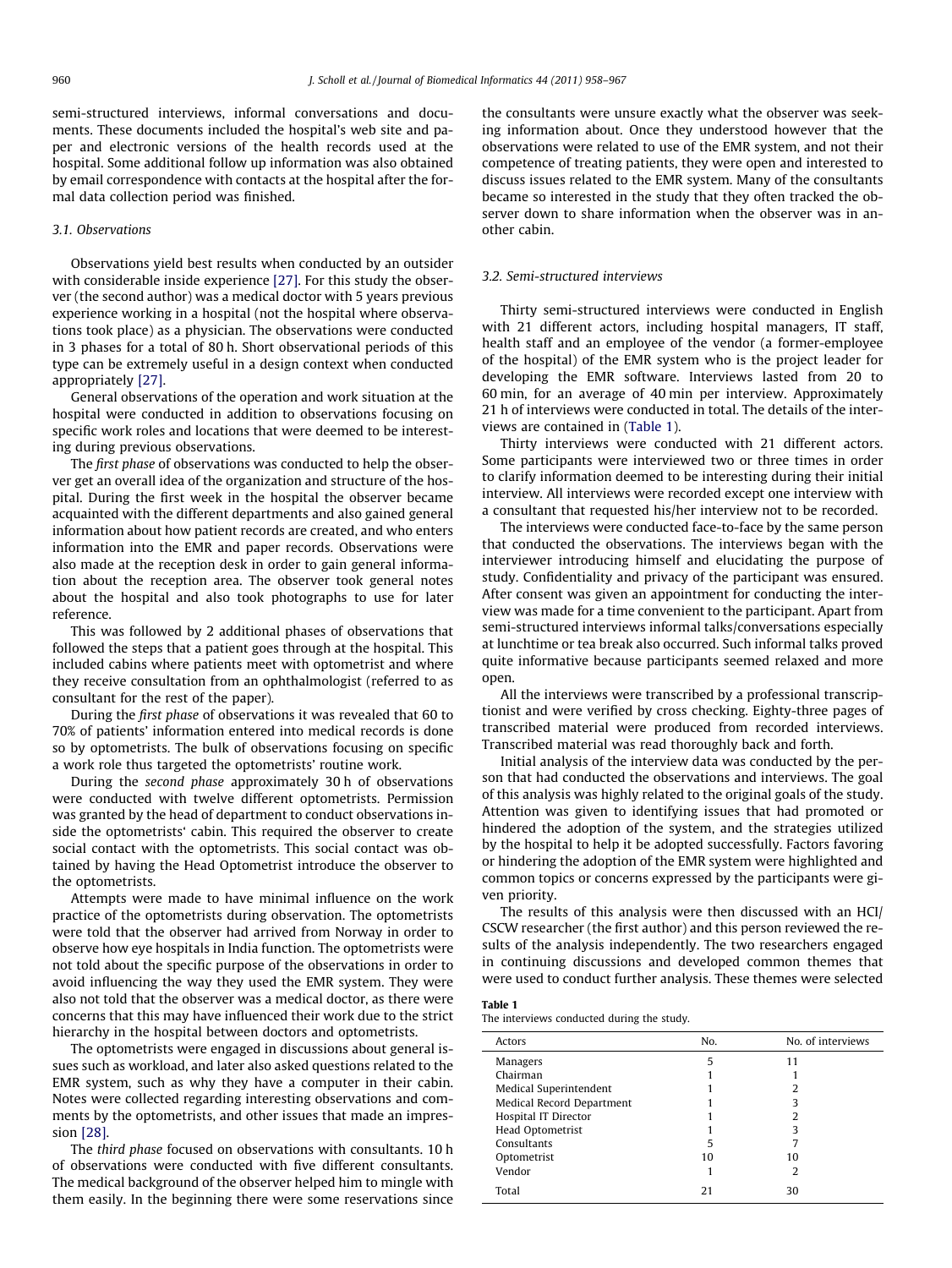to help develop connections between issues identified during the first round of analysis, and thus build a better overall picture of the situation at the hospital as it related to the adoption of the EMR system. The themes selected were the organizational environment (including interests and expectations for the system), design history and strategy, and critical technical system features and critical social system features that helped the system be successfully adopted.

These themes were also deemed as useful in order to incorporate a CSCW-oriented perspective into the analysis, where understanding of organizational issues, use of the appropriate design approach, and eventual inclusion of the correct system features, are viewed as crucial for creating a system that can be successfully adopted in practice [\[29\]](#page-9-0). In this respect the themes are highly related to understanding issues that affect the adoption of systems, and methods and strategies that can be used to improve their adoption, before, during and after implementation of the system. Some limitations related to the quality of the data were encountered with respect to details of the design method. This was because the study took place after most of the design process had been conducted and because the person that conceived the study and collected the data did not have a design background, and thus did not inquire deeply into these details. The data that did exist was still deemed to have value however, as it provided some details on how the design strategy aided the successful adoption of the system. An additional limitation in analyzing the data was encountered due to partial data loss that occurred after the analysis presented below had been conducted. It was thus not possible to further refine the data analysis in order to create useful tables to, for example, further summarize the findings and/or flesh out some of the more interesting issues that had been identified.

Notes from the observation data were not formally merged with the interviews during this analysis process. Instead the observations helped to guide the interview process by allowing them to be conducted after the interviewer had developed understanding about the overall hospital environment as it related to the EMR system.

# 4. Results

This section is organized around the four themes, organizational environment, design history and strategy, critical technical system features and critical social system features. The organizational environment subsection informs on the general environment at the hospital in order to ground the overall study in the understanding of this environment. It also provides insight into some of the key challenges that the environment presented with respect to the EMR system, including varying expectations for the system from different actors and a challenging user base. The design history and strategy subsection is related to both the challenges the hospital faced in adopting the system, and in strategies that helped overcome these challenges. This is because identifying the correct design strategy proved to be a great challenge for the hospital, and the eventual utilization of the correct design strategy was a key to success. Finally, the critical system features subsection describes specific aspects of the EMR system that helped meet the needs of users identified in the earlier subsections. This includes both social and technical aspects of the system.

#### 4.1. Organizational environment

SN is a large tertiary hospital specializing in ophthalmology. Each day it serves approximately 1200 patients and performs 100 surgeries. The main hospital contains 17 departments and sub-specialties. Patients are received directly at outpatient clinics and also on referral from other hospitals. Each of the sub-specialties has their own wards where they admit patients treat them and discharge them. In addition to treating patients at this main facility (the location where the study took place) SN treats patients at 5 satellite clinics in the Chennai area, and at a hospital in Calcutta.

The organization of SN is very hierarchical and managers hold a considerable amount of power. There are no labor unions, or formalized mechanisms to ensure job satisfaction or security for workers beyond keeping their superiors satisfied with their work production. Clinical staff are generally focused on day-to-day work and do not generally engage in discussions around strategic ways to improve the hospital or their work environment.

Because SN is located in an Indian metropolitan city it is a fairly crowded place. (Fig. 1) shows a picture of a crowded waiting room at SN full of patients waiting to see a consultant.

#### 4.1.1. Challenging users

One of the key social issues that made adopting the system a challenge was that many of the staff were reluctant to change, and in some cases had little or no previous experience using computers. Two of the 10 optometrists interviewed noted that they did not have any computer experience before the system was implemented. One of the managers explained,

''We have mixed generations of staff; it is easier with younger and newly employed staff, it was not easy to convince senior consultant to train and make them to use system. They are used to paper based practice since last 20 to 30 years...'' (Manager\_4 Dec. 2007)

## 4.1.2. Interests and expectations for the system

In addition to needing to accommodate users that did not have previous computing experience another significant challenge within the organizational environment was that the EMR system was expected to have a fairly large impact over a wide range of activities across the organization. Actors with a variety of work roles had an interest in the system, and these actors conducted various activities at the hospital. These interests were often expressed in relation to their primary work activities [\[30\]](#page-9-0) although secondary activities were also mentioned. The Hospital Chairman for example originally proposed the idea of adopting an EMR system in 2000. He is strategically interested in the hospital becoming a Hi-Tech Eye Research Centre and is confident that a medical information data-base related to the EMR system will be the best option to store, retrieve and analyze medical information for research purposes. He stated this by explaining,



Fig. 1. A photograph taken in a waiting room at SN. Urban areas of India tend to be crowded with people and the waiting room is no exception.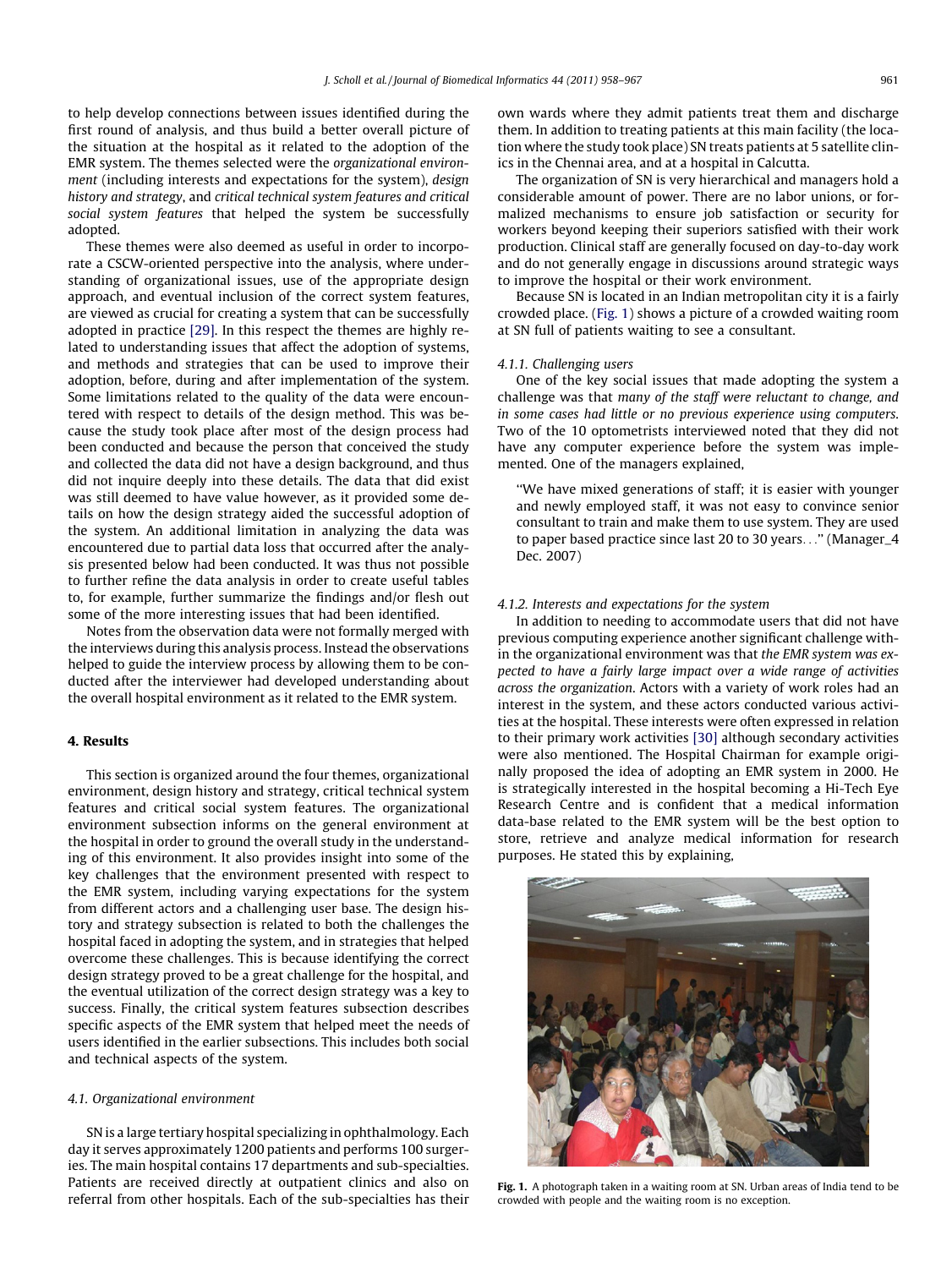''We want to use the information and communication technology advances to the best advantage in this institution. EMR system will be very helpful to us for doing research either prospective or retrospective studies.'' (Manager\_1 Dec. 2007)

The Medical Superintendant of the hospital also has a wide range of non clinical responsibilities and expressed interest in the system for quite a wide range of reasons. These interests included improved transparency and workflow, reducing waiting time for manual transport of paper records, and administrative support such as helping him find out how many surgeries have been performed each day, and how many patients were seen by each member of the health staff. He also expressed an interest in using the system to support the clinical staff in new ways, such as by including Decision Support Systems and helping practice Evidence Based Medicine. He explained,

''At present doctors may go by approximation or sometimes ask for help with colleagues for calculating dosage of the drug, all these calculations we would like to put in EMR.'' (Manager\_2 Nov. 2007)

As expected the head of Medical Record Department (MRD) was enthusiastic the EMR system could help make his department more efficient. (Fig. 2) shows a picture taken of the paper archive room and illustrates the large number of paper records the department currently has to manage. He explained,

''Each year approximately 300,000 records are added to the archive, constantly we had to increase space for storing these records, but with creating electronic data-base, spatial and temporal problems is solved forever.'' (Manager\_3 Dec. 2007)

In addition the MRD manager was also enthusiastic about using the system to support Telemedicine. This is because his department needs to handle information sent to and from archives outside the hospital, and from clinics in the surrounding area. He explained that,





Fig. 3. A motor bike used for transporting paper records.

''In Chennai itself we have 5 clinics in different locations. The major problem is to transfer requested records from one location to another. Either manually or by transfer faxed copy or we have to scan and send in attached record and it takes lot of time and resources. With this EMR system record transfer is made easy and record loss is avoided.'' (Manager\_3 Dec. 2007)

Today this transport of paper records from the hospital to clinics, and to and from the archives, is currently accomplished by using metal boxes that are fit on the back of a motor bike. Fig. 3 shows a picture of one of these motor bikes.

Not surprisingly the primary interest the clinical staff expressed for the EMR system was support for their clinical work. One optometrist for example commented about an interest in using the EMR system in order to view all past history for patients more easily than with paper records. He explained that with the current system this can be fairly difficult, as sometimes locating paper records can be a challenge. He explained,

''Sometimes patients visit without prior appointments even after few years of their last visit, then it takes 1 or 2 h to find that record. However with the EMR system this waiting time is saved, doesn't matter after how much period a patient is visiting.''(Optometrist\_1 Nov. 2007)

The consultants expressed an interest in the EMR system for a variety of reasons including being able to access patient medical information with just few clicks of a mouse. Some surgeons also mentioned an interest in accessing medical records from home in order to plan surgeries and see examination reports.

In addition to clinical benefits the consultants were also positive about non-clinical aspects of the system, such as its ability to support research. One of the consultants mentioned for example,

''I am interested because this EMR system is very good tool for accessing patients information in daily practice as well as the data stored will be a good resource to carry research.'' (Consultant\_5 Dec. 2007)

# 4.2. Design history and strategy

Identifying the correct design method in this complex environment was a difficult task both for the hospital and later for an outside vendor that was hired to develop the system. At the time the Fig. 2. The archive room at SN. Study was conducted the iterative design and implementation of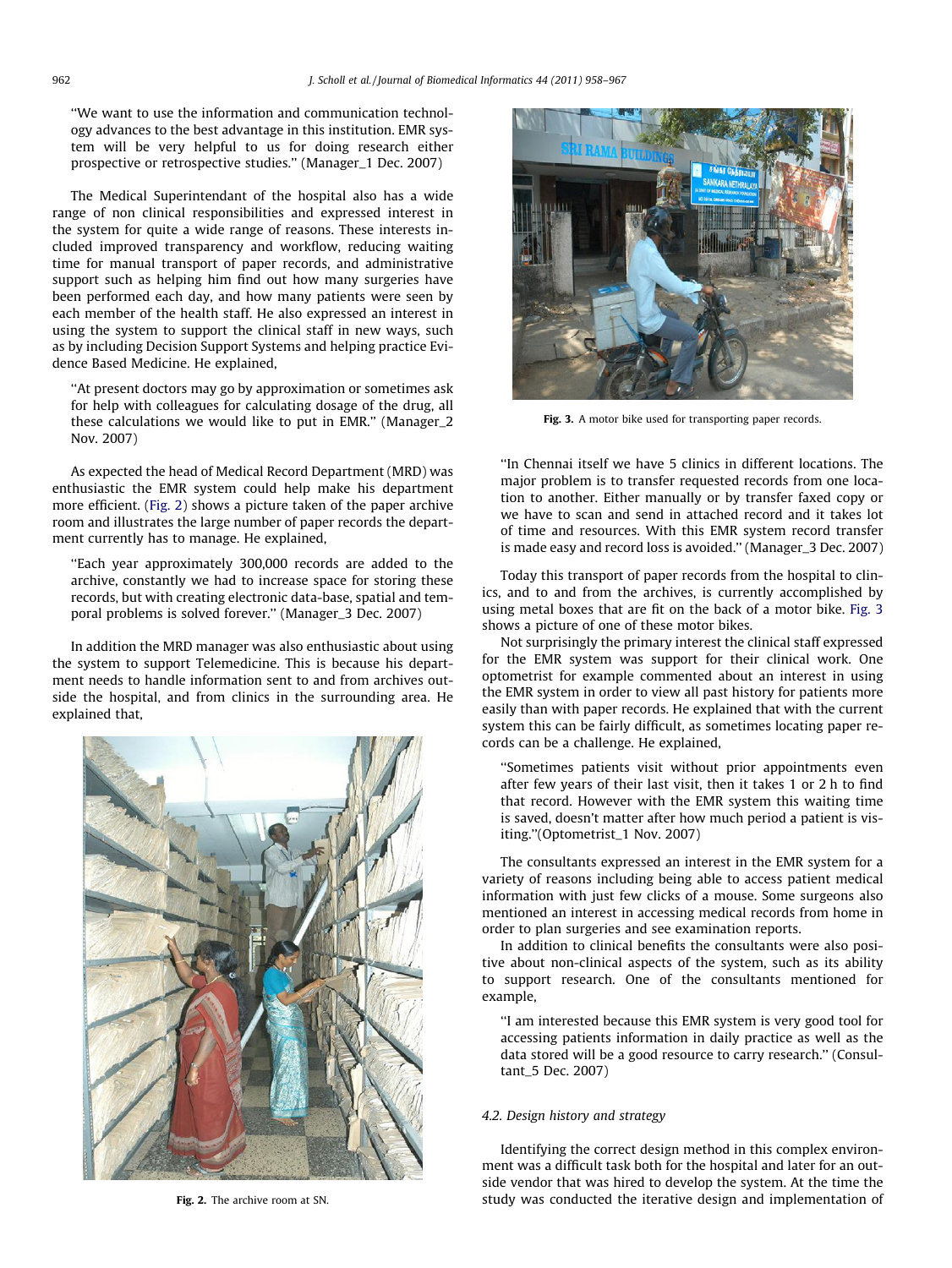the EMR system was still ongoing and had taken place over an 8 year period.

The initial plan for designing the system was to have the hospital IT staff develop the system without being given a concrete set of requirements and specifications. The end result was rejected by the health staff for various reasons. These included issues such as the user interface not containing all the required fields for data input. It also required a large amount of time for data entry due to a poorly designed user interface, and lead to disturbances in work flow.

When this system was rejected the Hospital Chairman arranged a meeting with the IT staff, Head of the MRD, and clinical staff in order to identify a more effective design process. A decision was made to send select members from each department to visit the UK and USA to survey hospitals that have adopted EMR systems so that they may learn from existing practice. The selected individuals observed the systems in use, enquired about how the systems were designed and implemented, and returned to SN with new ideas and strategies.

\A decision was then made to hire a private vendor to design the EMR system. The vendor is well known in the area and has been involved in developing EMR systems for the National Health Services in the UK. The vendor proceeded by using a design process that incorporated input from the Head Optometrist, the Medical Superintendent of the hospital and the Head of the MRD. Within a few months the vendor developed an EMR system based on these specifications with a user interface that ''looked good on screen'' (Manager\_3 Dec. 2007). Attempts were made to implement this system into practice. Once again however the health staff rejected the design. The primary complaint was that the user interface was too inefficient. One of the managers at the hospital explained it like this,

''At first the vendor created something that looked good on screen, but actually it was useless to doctors. If something needs 100 clicks before it can be filled in it is useless. Doctors' want fast and easy system.'' (Manager\_3 Dec. 2007)

This failure made the vendor fairly discouraged and unsure if any system they developed at SN would be accepted by the health staff. They decided that if they were going to go forward that they would need to use an extensive version of PD that more directly involved a variety of staff from the hospital. Rather than just attempting to get clinical staff to provide input to an external design team, they requested for a consultant to step forward and actually lead the design team. A senior consultant, serving as a department head, (hereafter referred as Consultant\_1) volunteered to assist in this regard. Consultant\_1 noted that this was a fairly challenging process and explained that,

''The main challenge in the development of the EMR was designing a user friendly screen for the data entry in the form of predetermined templates and to provide options to modify data if required.'' (Consultant\_1 Nov. 2007).

Consultant\_1 was not only involved in system design but also served as the ''physician champion'' of the system during the implementation process [\[14\],](#page-9-0) [\[15\].](#page-9-0) In addition to Consultant\_1 the vendor also hired a few senior members of the IT staff onto the development team. They had each worked at SN for 10 to 15 years and thus had a large knowledge base of the workflow and organizational issues at the hospital. They also had a strong relationship with members of the health staff and thus could help identify what problems they might face with the system, and also help identify what functionality they require. One of the former members of the IT staff for example was instructed to conduct observations in the offices of a few consultants and engage them in discussions about possible ways to assist their work with Information Systems.

Another aspect of the approach is that at some point some of the members of the IT staff hired by the vendor are expected to return to hospital as full time employees. During this period they will, among other things, continue to work on the EMR system by providing technical assistance, iterative improvements and help with upgrading the system. One of them explained his current situation like this,

''I am working here from last 15 years, I am aware of workflow and many people from health staff are my good friends. (Consultant\_1)'s contribution is enormous; he designs interfaces and explain how he wants the system to perform, and we make software based on his requirements. Though my employer has changed still I am working for this hospital.'' (Vendor Dec. 2007)

Consultant\_1 was given a space in the development lab and initially worked 100% leading the user-interface design team for approximately 3 months until initial versions of all the user-interface modules had been completed. Afterwards Consultant\_1 returned to treating patients during mornings, and has continued to work with the system during afternoons as needed. Input from other users was primarily gained from by Consultant\_1 as needed based on his contacts in the hospital, and from people that volunteered to provide input on specific issues. Consultant\_1 opportunistically arranged meetings with others outside the development lab in order to gain input from them without disrupting their time schedule. From time to time users would also arrange meetings with Consultant\_1 and visit him in the development lab in order to provide input on issues they wanted addressed.

The design strategy ultimately proved successful and resulted in a design that was accepted by the clinical staff. All the modules of the EMR system were ready by end of 2006. A decision was then made to continue with iterative design after the system had been implemented. This would allow for changes to be made based on knowledge obtained during the actual use of the system. This process was still ongoing at the time of the study.

# 4.3. Critical technical system features

One of the primary reasons that the system was ultimately successfully adopted was the inclusion of a number of technical and social features of the system that intended to accommodate skeptical users and those lacking IT skills. The technical and social features were often interconnected in the sense that specific technical features were developed into the EMR system in order to support social changes. The critical technical and social system features are described in the next two sections.

As noted previously one of the most challenges technical features of the system to develop was an effective user interface. The strategy that Consultant\_1 adopted in order to meet the needs of the users was to not only focus on making the system fast and easy to use, but also to make the interface as similar as possible to working with paper records. He explained,

''I have tried to keep the interfaces as similar as paper records, so that users need not search for required fields to fill in. In addition, I have designed a template with relevant fields. For example if an optometrist clicks on fundus examination, only the field relevant to this examination is displayed they need just to fill the fields with the finding after examination'' (Consultant\_1 Dec. 2007).

The similarities between paper and electronic records can be seen in with the drawing tool shown in ([Fig. 4](#page-6-0)) that was added to the system. The tool is based on electronic pen-pad technology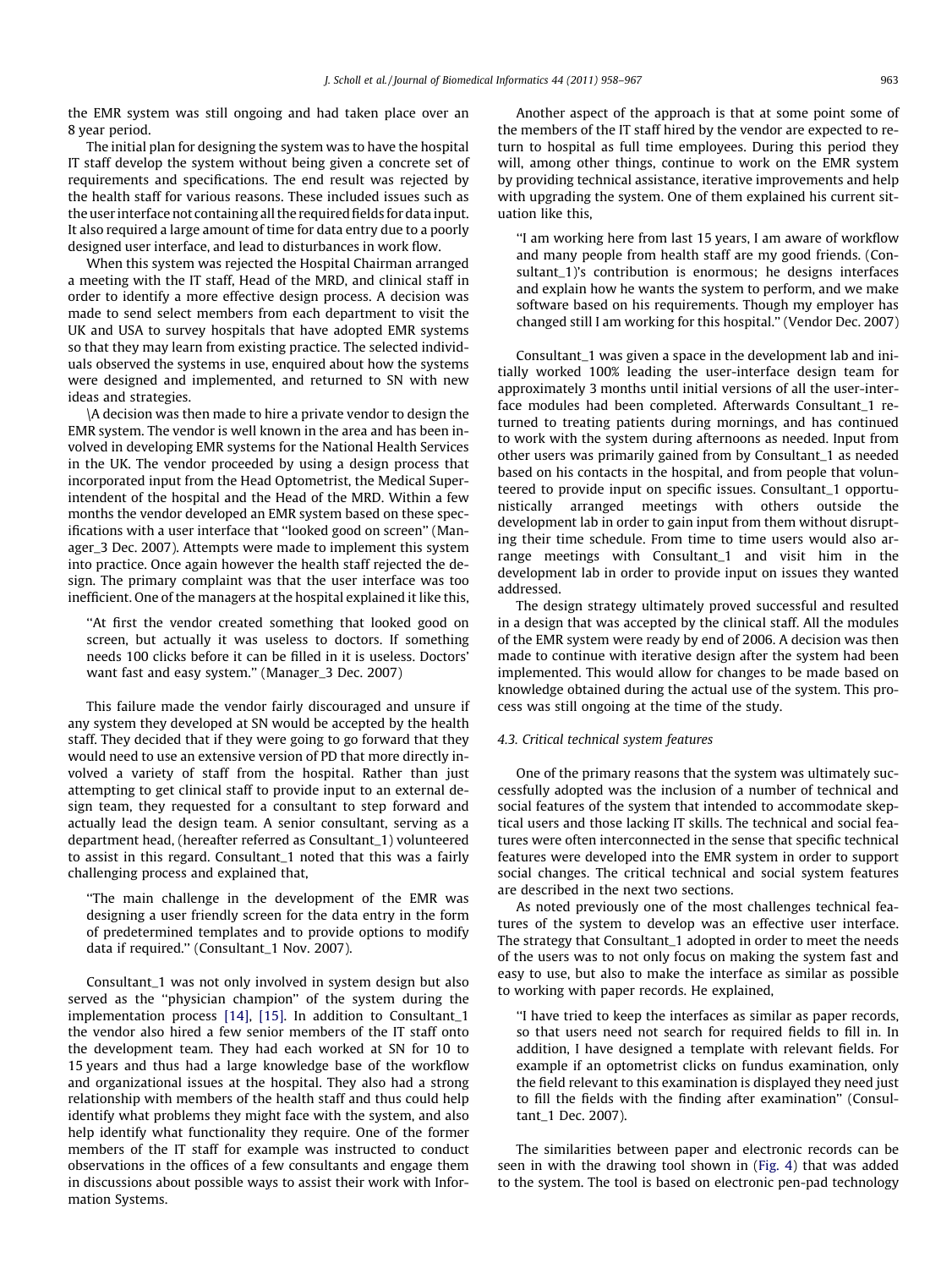<span id="page-6-0"></span>

Fig. 4. A tool that allows consultants to input drawings using a pen interface in a similar manor to the way they work with paper records.

and allows a consultant to draw pictures in a similar way to they are used to drawing them with paper records. A picture of a paper record with such a drawing is shown in (Fig. 5).

An additional technical feature of the system that was useful for winning over users was an integrated paper backup system that allows the EMR system to be used in conjunction with the paper record system at the hospital. This not only made the system more reliable, but it also allowed the hospital to make use of the EMR system optional during clinical work. This enabled the hospital to use the stepwise implementation process that is described later.

#### 4.4. Critical social system features

In addition to technical features, targeted social change was an important part of overall system. The implementation process was developed during meetings containing members from all the different departments after system development had finished at the end of 2006. The process included organizing training and awareness programs, and technical support for both health staff and administrative staff. Demo-CDs were distributed to users that allow them to practice using the system at home and, for example, learn the interface and templates used. Users were also given the option of practicing online via the hospital web page. The implementation process also considered the issue of some users being inexperienced using computers. One of the managers explained that,

''First we selected a group of users who are fond of technology, and use computers more often. We trained them first. They learned the system very fast and were trainers for other people''. (Manager\_1 Nov. 2007.)

#### 4.4.1. Stepwise Implementation

Another implementation tactic was the employment of a stepwise implementation process. The goal of this process was to slowly introduce the EMR system so that the clinical staff would have a considerable amount of time to get used to the system before using it during all clinical work.



Fig. 5. A paper record at SN with a drawing that is similar to those created with the drawing tool in the EMR system.

The stepwise implementation process involved the system first being used at the evening outpatient clinic, and only for patients visiting the hospital for the first time. An electronic record was created for each of these new patients and existing patients were continued to be serviced with their existing paper record. A limit was also imposed so that members of the health staff used the EMR system for a limited number of patients each day, and treated the rest of their patients while using paper records. The number of patients they serviced while using the EMR system was slowly increased until all the new patients visiting the evening clinic were consulted with an electronic record. The same strategy was then applied for patients visiting the day clinic. At the time of the study some of the new patients at the day clinic were still having a paper record created for them. Since that time the day clinic has also completed this process. The system is thus fully implemented at this time as all new patients visiting the hospital have an electronic record created for them.

# 4.4.2. Optional usage of the EMR with incentives for use

In addition to supporting a stepwise implementation process the paper backup system also allowed SN to make the use of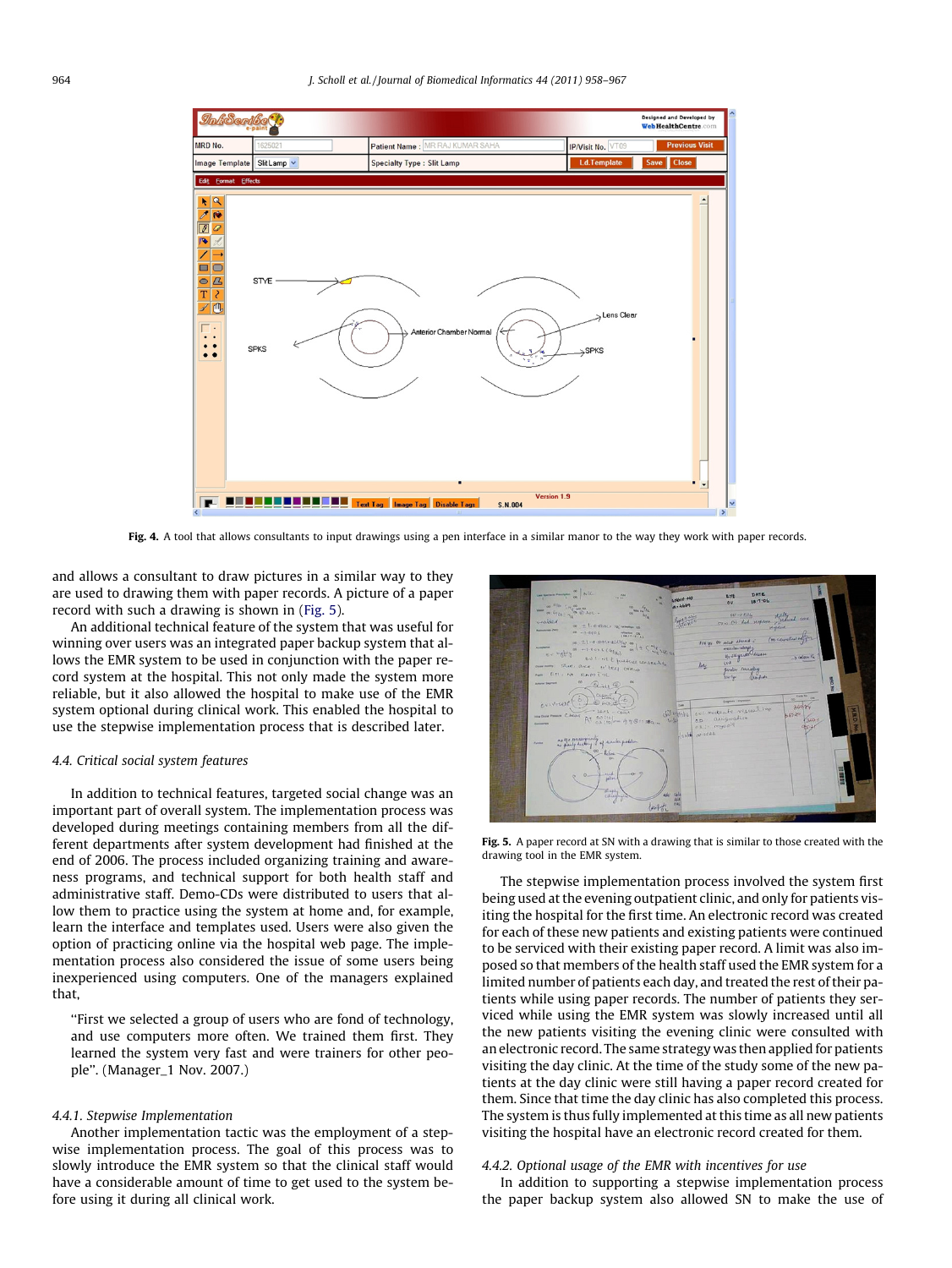

Fig. 6. A screen shot showing a list of the top 10 most active EMR users among optometrists.

electronic records during clinical consultation completely optional for the health staff. They could choose to use the system, or if they felt uncomfortable with it, they can work with a paper print out of the electronic record of a patient.

Since the use of the system is optional, the management created economic and social incentives in order to encourage the adoption of the system by the clinical staff. Before the EMR system was in use the optometrists received a financial bonus for every patient they checked after the 12th patient each day. After implementing the EMR system however, the management decided to give this bonus only for extra patients checked while using the EMR system.

Social incentives were also created by developing a 'Top 10 list' of health staff that shows the most frequent users for each month. The 'Top 10 list' is shown in (Fig. 6) and is displayed to each user every time they log onto the system. It is interesting to note that the ''Top 10 List'' is an illustrative example of a technical feature in the system that was developed for the sole purpose of creating change by altering social attitudes towards the technology.

#### 4.4.3. Making computing more natural for users

Another way in which management attempted to change attitudes towards the system was to help users feel more comfortable with computing in general by supporting their use of computers in other contexts. Computers were installed in reading rooms and resting rooms for the heath staff that they can use for general purposes, such as sending email and surfing the Internet. Another tactic employed was to provide assistance to users that choose to have a computer at home. The IT manager of the hospital explained,

''We are trying our best, helping health staff at personal level. Hospital management has decided that if any health staff wants to purchase computer, one of our staff will do counseling and help in installation and provide technical assistance. " (Manager\_4 Dec 2007).

# 5. Discussion

One of the significant findings of the study was that, similar to large hospital environments in developed countries, the design environment at SN proved to be quite complex. A number of challenges were in place that easily could have derailed the system from ever being successfully adopted. Early versions of the system did in fact fail due to user resistance. Despite these challenges however a version of the EMR system that was acceptable to the health staff was eventually adopted into clinical practice.

A significant factor related to the complex organizational environment at SN was that the EMR system was expected to deliver a wide range of benefits. Many of these benefits such as improved support for Telemedicine and reduction in storage space and waiting times have not been previously reported as reasons to adopt EMR systems in developing countries [\[1\].](#page-9-0) Support for Telemedicine adds additional technical and social requirements on a system with issues such as data security, effects on work flow, and incentive structures becoming more complicated. The reduction in storage space and waiting times also seems to be a highly relevant issue for urban hospitals in developing countries. Storage of records may be problematic due to a high density of patients. Poor ICT infrastructure and a lack of cultural norms using technology may make the practice of creating prior appointments more difficult for patients. The potential benefits for EMR systems may thus be even broader in the context of developing countries than has been reported for developed countries, in the sense that they can help to meet similar needs related to supporting clinical work and research, and also can be used to help mitigate some specific local challenges related to overpopulation and lack of resources and infrastructure.

The broad potential benefits for these systems also present additional challenges as they will present additional technical and social system requirements. This can be considered in light of existing studies of EMR systems in developing countries, that have not been conducted at large hospitals, and have generally not reported on issues related to organizational complexity like studies from developed countries [\[1\].](#page-9-0) This leaves an unclear picture regarding the complexity that may be encountered when designing EMR systems for large hospitals in the developing world. This study suggests that in many contexts complex environments similar to that encountered in developed countries can be encountered in developing countries. Understanding of socio-organizational issues, rather than only developed versus developing world specific issues, will often be critical to the successful adoption of EMR systems. Robust design and implementation practices will need to be employed, and further studies to improve understanding of the environment at specific hospitals contexts in developing countries related to the adoption of EMR systems should prove valuable.

# 5.1. EMR design strategies

Although many details of the design method used at SN were not uncovered during the study, the information that was available from the data, points to a number of issues that can be used to aid in the design of EMR systems. This includes issues related to design strategy, and social and technical features of the systems.

# 5.1.1. Handling differing expectations from the system by different actors

One perspective on the wide range of expectations and interests in the EMR system at SN is that they may be considered in the context of the actors primary work activities [\[30\]](#page-9-0). This is somewhat related to the Task-technology fit concept in that end user tasks should match functionality [\[31\].](#page-9-0) The communication style and mind state of stakeholders has different implications however, as it helps to provide understanding of how different stakeholders may view the system before and after it has been developed, and also how to approach communication with these stakeholders. It may also be useful for understanding potential political and organizational conflicts that may need to be considered throughout the process of designing and implementing the system, and that may need to be eventually reflected in the features of the system itself.

A number of the expected benefits for the system were related to supporting clinical work, such as easier access to patient records, the use of decision support systems and support for evidence based medicine, Many of the expected benefits reported by non-clinical staff however involve secondary usage of EMR data outside the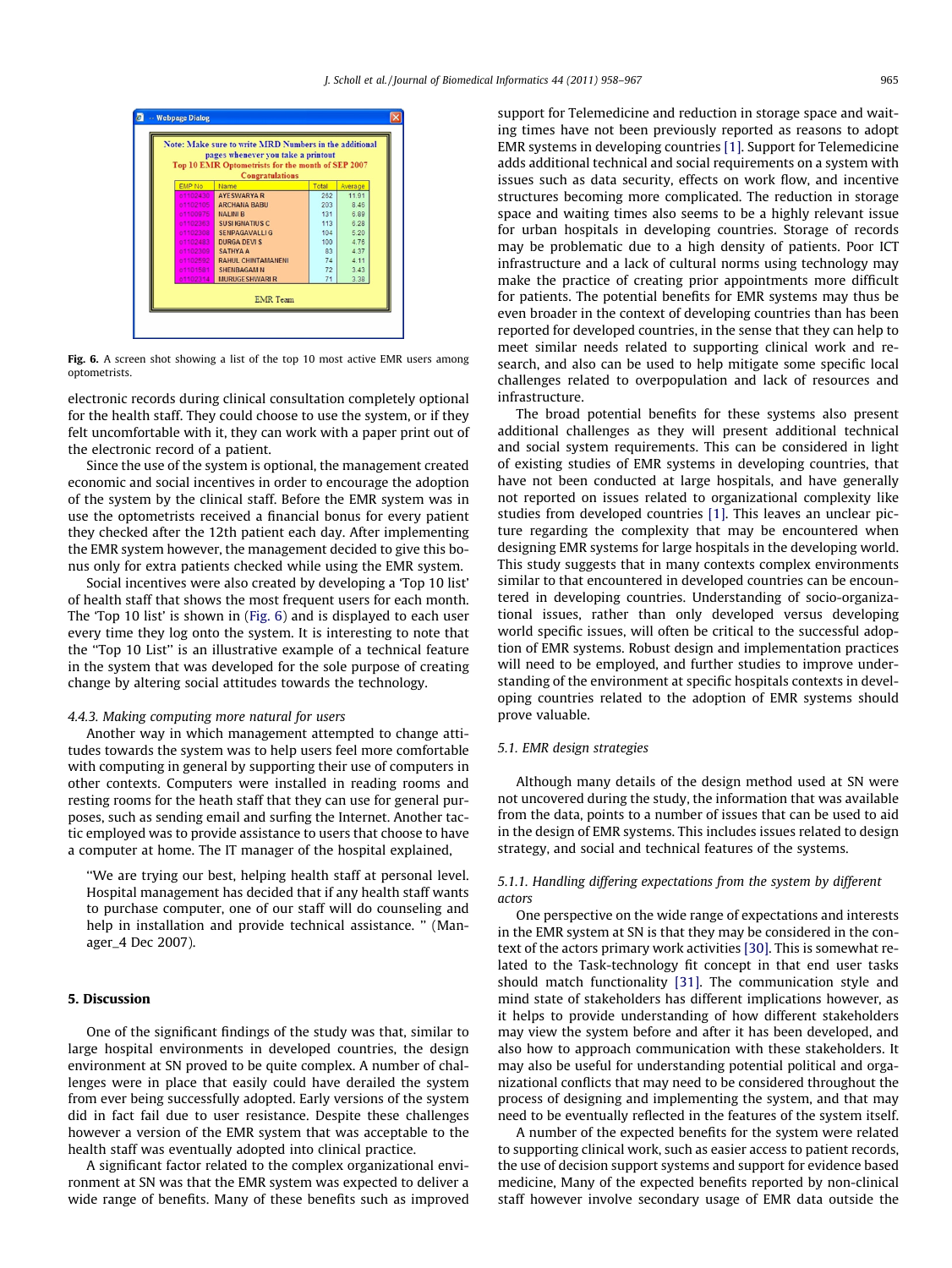context of which the data is produced (the clinical context), such as to support research and administrative tasks. The management at SN for example was interested in a wide variety of non clinical uses of the system including support for administrative work. The majority of work inputting data into the system however is done by health staff in the clinical context. A potential disparity in benefits and work thus exists. Early versions of the EMR system were not created with extensive input from the clinical staff and were indeed rejected by them because of usability problems in the clinical context. The failure to gain the necessary input from the clinical staff on these versions of the system can be explained by the issues mentioned above. Discussions with managers may not have made it obvious to the design teams about how critically necessary it would be to engage the clinical staff for input. Additionally, approaching the staff for input would not have been intuitive for them, since it would not be a usual part of organizational change processes.

Although they do create additional challenges, the wide interests in the system may also provide an advantage however since it has been noted that the more collective benefits that a system is expected to bring, that the more the management will be committed to ensuring its success [\[23\]](#page-9-0). At SN there were indications of this since the hospital management was dedicated to the success of the system to such a large extent that they were willing to accept an open ended process of iterative design over several years that included two rounds of complete failure.

When considered together these issues may be of interest when approaching design for the organization as a whole, and also when communicating design strategies and processes to hospital management and other stakeholders that may affect EMR adoption. This knowledge may be applied for example in order to gain support for iterative participatory design by communicating the following:

- Emphasize the broad collective benefits of the system (as suggested in [\[23\]\)](#page-9-0).
- Clarify benefits to the respective managers' primary work activities.
- Stress the critical issue of effective design for the clinical context and need for extensive user input over a long period of time both before and after implementation.

# 5.1.2. System features to support challenging users

In addition to the complex setting at SN other factors related to the work staff complicated the adoption of the system. Users had rejected previous versions of the system and many of them lacked IT skills. These are highly relevant issues when designing EMR systems in both developing and developed countries. Studies of EMR systems in the developed world have noted a lack of computing skills as a specific issue which can lead to system failure [\[15\].](#page-9-0) The high failure rate of MI systems due to user and staff resistance [\[8\]](#page-9-0) also suggests that projects will often be conducted in a context where users have previously rejected systems. The success at SN in dealing with such a user group gives a concrete example of how in some contexts it is possible to overcome these challenges. Some specific (technical and social) features of the EMR system design at SN can serve as starting points when considering how to meet organizational and user needs in similar environments (including skeptical users and those lacking IT skills) in both developing and developed countries. These include:

- Investigate user interfaces based on efficient templates for data entry that are as similar as possible to paper records. While this may not be the preferred method in some contexts, it may help reduce resistance in difficult environments by making the system easier to learn, and by making the transition from paper to electronic records more natural for users. It may also be a method to help guide the work of a physician champion serving as the leader of the UI design team (as was the case at SN). Clinical staff often struggle, and can overcomplicate matters, when given too much control over UI design [\[20\].](#page-9-0) Having a target that is concrete and straightforward can help avoid this problem and may help to increase the success rate of their work.

- Consider optional rather than mandatory use of the system while creating incentives for users to adopt it. This method may be particularly useful in contexts with high potential risk for failure, yet with high potential for reward for successful implementation. This approach may also put technical requirements on the system, such as requiring a fully functional paper backup system to be included. The specific incentives that will be appropriate are likely to be highly situational and will need to be tailored to each individual context.
- Users that lack computing experience may be helped by programs that promote computing outside the EMR context.
- The implementation process may benefit by creating a ''snowball effect'' where technology savvy users are first trained with the system, and then used in order to assist in training other users.

#### 5.1.3. Participatory design and implementation

The process for design and implementation of the system may also be worth considering when approaching the development of EMR systems in similar settings. It is widely accepted that user input is valuable during the design process. The best method(s) for obtaining user input is still a fairly open question however. In addition to challenges related to comparing studies done in different cultural contexts, another challenge is that formal experiments comparing different methods for gaining user input are very difficult to perform in a real workplace context [\[19\]](#page-9-0). This study is thus notable in that it reports on failed and successful design processes at the same hospital, and also in that the data was collected, and is being reported by, outsiders not involved in the design process.

The second version of the EMR system was designed by an experienced consultancy firm that gained input from key personnel at SN. The design team still did not manage to create an acceptable design with this process however. Considering the hierarchical nature of SN, and lack of existing structures such as labor unions that could be used for interacting with different user groups, it is not surprising that the initial participatory design strategy did not directly involve users of the system beyond the management level. User input from a few managers during the initial phase of software development deemed to be inadequate however.

The process that eventually lead to an acceptable design at SN used an extensive version of participatory design and implementation, that included the use of cooperative and evolutionary prototyping [\[32,33\]](#page-9-0) and that continued with iterative improvements after the system had been implemented. Users were also more extensively involved in the process than by only providing design input to external consultants. Staff from the hospital lead the UI design team, created and communicated their designs directly to the software development team, and performed software development. An integrated approach was also used between design and implementation with many of the same staff being involved in both phases. The concept of a ''physician champion'' has been reported as key to successful implementation of EMR systems [\[14,15\].](#page-9-0) In this case the physician champion also led the UI design team. This strategy may prove effective for a variety of reasons including that the contacts and knowledge the person has throughout the hospital can be used to help organize user input when there is a lack of unions or other organizations to help recruit users.

Some of the IT staff that was hired by the vendor to conduct software development will also return to the hospital in the future